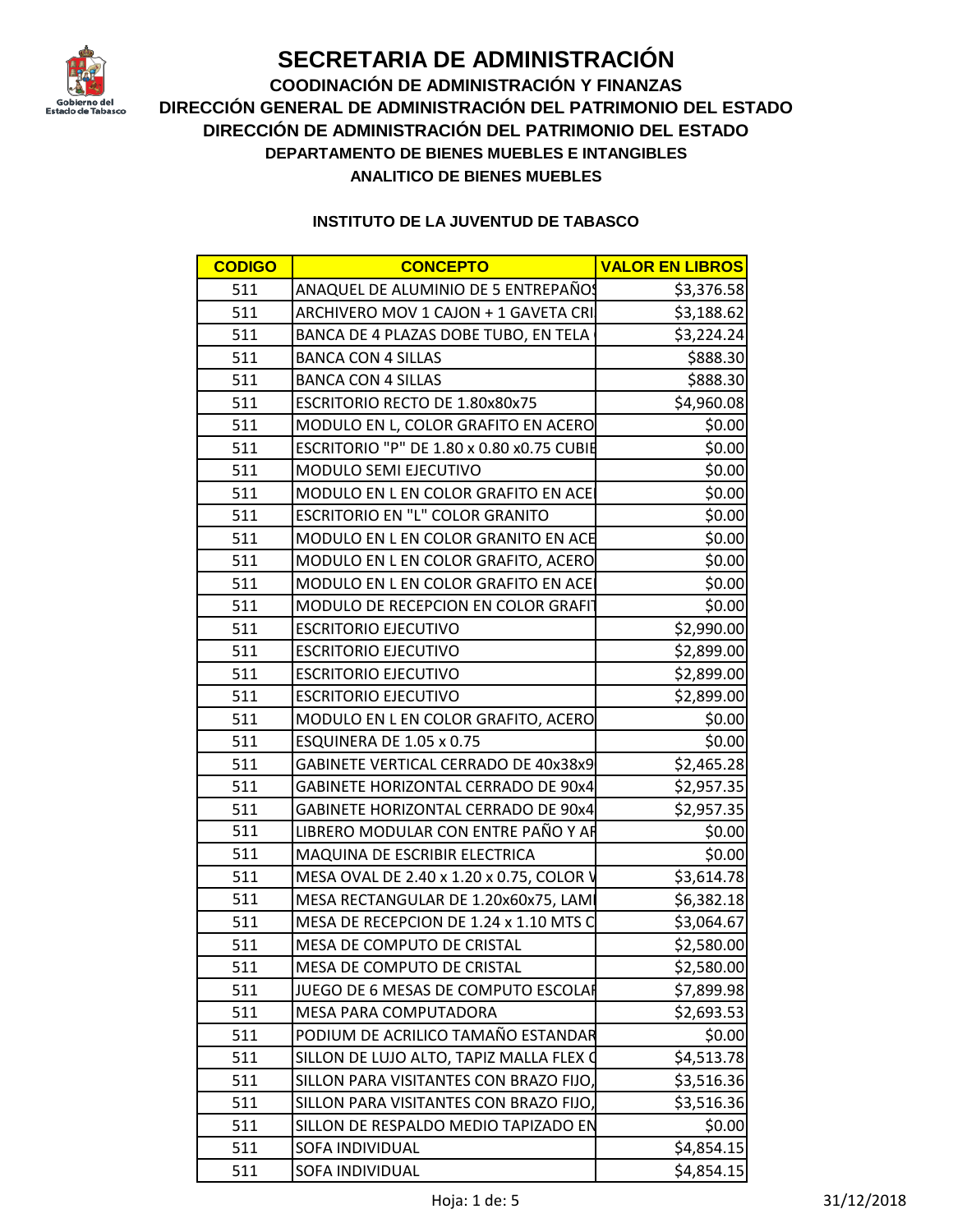

**COODINACIÓN DE ADMINISTRACIÓN Y FINANZAS DIRECCIÓN GENERAL DE ADMINISTRACIÓN DEL PATRIMONIO DEL ESTADO DIRECCIÓN DE ADMINISTRACIÓN DEL PATRIMONIO DEL ESTADO DEPARTAMENTO DE BIENES MUEBLES E INTANGIBLES ANALITICO DE BIENES MUEBLES**

| <b>CODIGO</b> | <b>CONCEPTO</b>                           | <b>VALOR EN LIBROS</b> |
|---------------|-------------------------------------------|------------------------|
| 511           | STAND FACIL 3 x 2 MTS (6 MALETAS)         | \$0.00                 |
| 511           | DEMOSTRADOR DE 1.14 x 0.90 x 0.51 MTS.    | \$0.00                 |
| 511           | <b>BANCAS METALICAS CON RESPALDO</b>      | \$9,300.00             |
| 511           | <b>SILLA</b>                              | \$3,076.74             |
| 511           | <b>SILLA</b>                              | \$3,076.74             |
| 511           | SILLA                                     | \$3,076.74             |
| 511           | <b>SILLA</b>                              | \$3,076.74             |
| 511           | MESA RECTANGULAR                          | \$3,075.66             |
| 511           | MESA RECTANGULAR                          | \$3,075.66             |
| 511           | MODULO DE RECEPCION CURVA                 | \$11,527.01            |
| 511           | <b>ARCHIVERO MOVIL</b>                    | \$3,078.36             |
| 511           | <b>LOCKER</b>                             | \$3,160.88             |
| 511           | <b>LOCKER</b>                             | \$3,160.88             |
| 511           | <b>SILLA</b>                              | \$3,079.97             |
| 511           | SILLA                                     | \$3,079.97             |
| 511           | <b>SILLA</b>                              | \$3,079.97             |
| 511           | <b>SILLA</b>                              | \$3,079.97             |
| 511           | <b>SILLA</b>                              | \$3,079.97             |
| 511           | <b>ESCRITORIO</b>                         | \$3,514.64             |
| 511           | <b>SILLA</b>                              | \$3,080.09             |
| 515           | EQUIPO DE COMPUTO MARCA DEL PROCES        | \$2,793.00             |
| 515           | EQUIPO DE COMPUTO MARCA DEL PROCES        | \$2,793.00             |
| 515           | COMPUTADORA PORTATIL COLOR ROJO. S        | \$3,733.33             |
| 515           | EQUIPOS DE COMPUTO MARCA DEL PROCE        | \$2,793.00             |
| 515           | <b>EQUIPOS DE COMPUTO MARCA DEL PROCE</b> | \$2,793.00             |
| 515           | <b>EQUIPOS DE COMPUTO PROCESADOR INTE</b> | \$2,793.00             |
| 515           | EQUIPO DE COMPUTO PROCESADOR INTEL        | \$2,793.00             |
| 515           | COMPUTADORA DE ESCRITORIO. SERIE TEC      | \$1,206.60             |
| 515           | COMPUTADORA DE ESCRITORIO.                | \$0.00                 |
| 515           | COMPUTADORA DE ESCRITORIO.                | \$0.00                 |
| 515           | EQUIPO DE COMPUTO INTEL TM CORE 13        | \$2,793.00             |
| 515           | <b>EQUIPO DE COMPUTO PROCESADOR INTEL</b> | \$2,793.00             |
| 515           | EQUIPO DE COMPUTO PROCESADOR INTEL        | \$2,793.00             |
| 515           | LAPTOP PROCESADOR INTEL CORE 13 4005      | \$2,847.30             |
| 515           | LAPTOP PROCESADOR INTEL CORE 13 4005      | \$2,847.30             |
| 515           | LAPTOP PROCESADOR INTEL CORE 13 4005      | \$6,546.07             |
| 515           | <b>CPU</b>                                | \$0.00                 |
| 515           | <b>CPU</b>                                | \$0.00                 |
| 515           | EQUIPO DE COMPUTO ACER AIO AZI-601-       | \$2,024.56             |
| 515           | EQUIPO DE COMPUTO ACER AIO AZI-601-       | \$2,024.56             |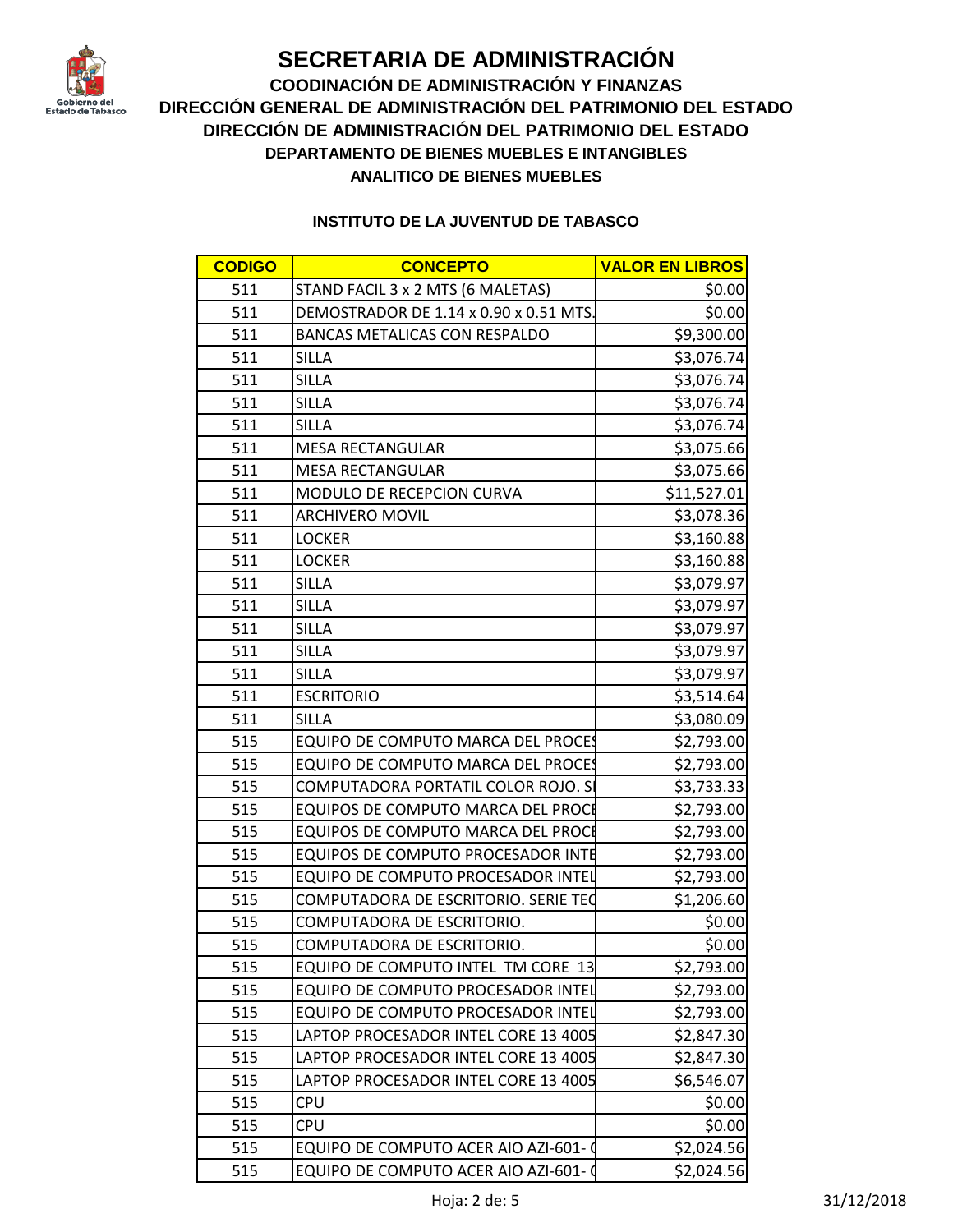

**COODINACIÓN DE ADMINISTRACIÓN Y FINANZAS DIRECCIÓN GENERAL DE ADMINISTRACIÓN DEL PATRIMONIO DEL ESTADO DIRECCIÓN DE ADMINISTRACIÓN DEL PATRIMONIO DEL ESTADO DEPARTAMENTO DE BIENES MUEBLES E INTANGIBLES ANALITICO DE BIENES MUEBLES**

| <b>CODIGO</b> | <b>CONCEPTO</b>                      | <b>VALOR EN LIBROS</b> |
|---------------|--------------------------------------|------------------------|
| 515           | EQUIPO DE COMPUTO ACER AIO AZI-601-  | \$2,024.56             |
| 515           | EQUIPO DE COMPUTO ACER AIO AZI-601-  | \$2,024.56             |
| 515           | EQUIPO DE COMPUTO ACER AIO AZI-601-  | \$2,024.56             |
| 515           | EQUIPO DE COMPUTO ACER AIO AZI-601-  | \$2,024.56             |
| 515           | COMPUTADORA DUAL CORE 3.0 GHZ, 4GB   | \$0.00                 |
| 515           | COMPUTADORA DUAL CORE 3.0 GHZ, 4GB   | \$0.00                 |
| 515           | COMPUTADORA DUAL CORE 3.0 GHZ, 4GB   | \$0.00                 |
| 515           | COMPUTADORA DUAL CORE 3.0 GHZ, 4GB   | \$0.00                 |
| 515           | COMPUTADORA DUAL CORE 3.0 GHZ, 4GB   | \$0.00                 |
| 515           | COMPUTADORA PORTATIL 2GB RAM, 500    | \$4,172.78             |
| 515           | COMPUTADORA PORTATIL 4GB RAM, 500    | \$4,172.78             |
| 515           | COMPUTADORA 1.48 GB /2GB/500 GB/DD   | \$0.00                 |
| 515           | COMPUTADORA 1.48 GB /2GB/500 GB/DD   | \$0.00                 |
| 515           | COMPUTADORA 1.48 GB /2GB/500 GB/DD   | \$0.00                 |
| 515           | COMPUTADORA 1.48 GB /2GB/500 GB/DD   | \$0.00                 |
| 515           | COMPUTADORA DE ESCRITORIO TIPO ALL-  | \$2,100.00             |
| 515           | COMPUTADORA DE ESCRITORIO TIPO ALL-  | \$2,100.00             |
| 515           | COMPUTADORA DE ESCRITORIO TIPO ALL-  | \$2,100.00             |
| 515           | COMPUTADORA DE ESCRITORIO TIPO ALL-  | \$2,100.00             |
| 515           | COMPUTADORA DE ESCRITORIO TIPO ALL-  | \$2,100.00             |
| 515           | COMPUTADORA PORTATIL, 2GB RAM, 500   | \$3,733.33             |
| 515           | COMPUTADORA PORTATIL, 2GB RAM, 500   | \$3,733.33             |
| 515           | COMPUTADORA PORTATIL CON PROCESAD    | \$2,436.00             |
| 515           | COMPUTADORA PORTATIL CON PROCESAD    | \$3,074.13             |
| 515           | COMPUTADORA PORTATIL CON PROCESAD    | \$3,074.13             |
| 515           | COMPUTADORA PORTATIL CON PROCESAD    | \$3,074.13             |
| 515           | COMPUTADORA PORTATIL CON PROCESAD    | \$2,436.00             |
| 515           | COMPUTADORA PORTATIL, 2GB RAM, 500   | \$3,733.33             |
| 515           | COMPUTADORA PORTATIL, 2GB RAM, 500   | \$3,733.33             |
| 515           | COMPUTADORA PORTATIL, 2GB RAM, 500   | \$3,733.33             |
| 515           | COMPUTADORA PORTATIL, 2GB RAM, 500   | \$3,733.33             |
| 515           | HP COMPAQ 100-002 LA AMD E1-1500 1.4 | \$0.00                 |
| 515           | HP COMPAQ 100-002 LA AMD E1-1500 1.4 | \$0.00                 |
| 515           | HP COMPAQ 100-002 LA AMD E1-1500 1.4 | \$0.00                 |
| 515           | LAPTOP PROCESADOR INTEL CORE 13 4005 | \$3,074.13             |
| 515           | <b>CPU</b>                           | \$0.00                 |
| 515           | COMPUTADORA PORTATIL CON PROCESAD    | \$3,074.13             |
| 515           | IMPRESORA LASER MULTIFUNCIONAL A CO  | \$2,221.40             |
| 515           | IMPRESORA DE CREDENCIALES DE PVC     | \$9,604.80             |
| 515           | IMPRESORA MULTIFUNCIONAL A 4 TINTAS  | \$1,128.00             |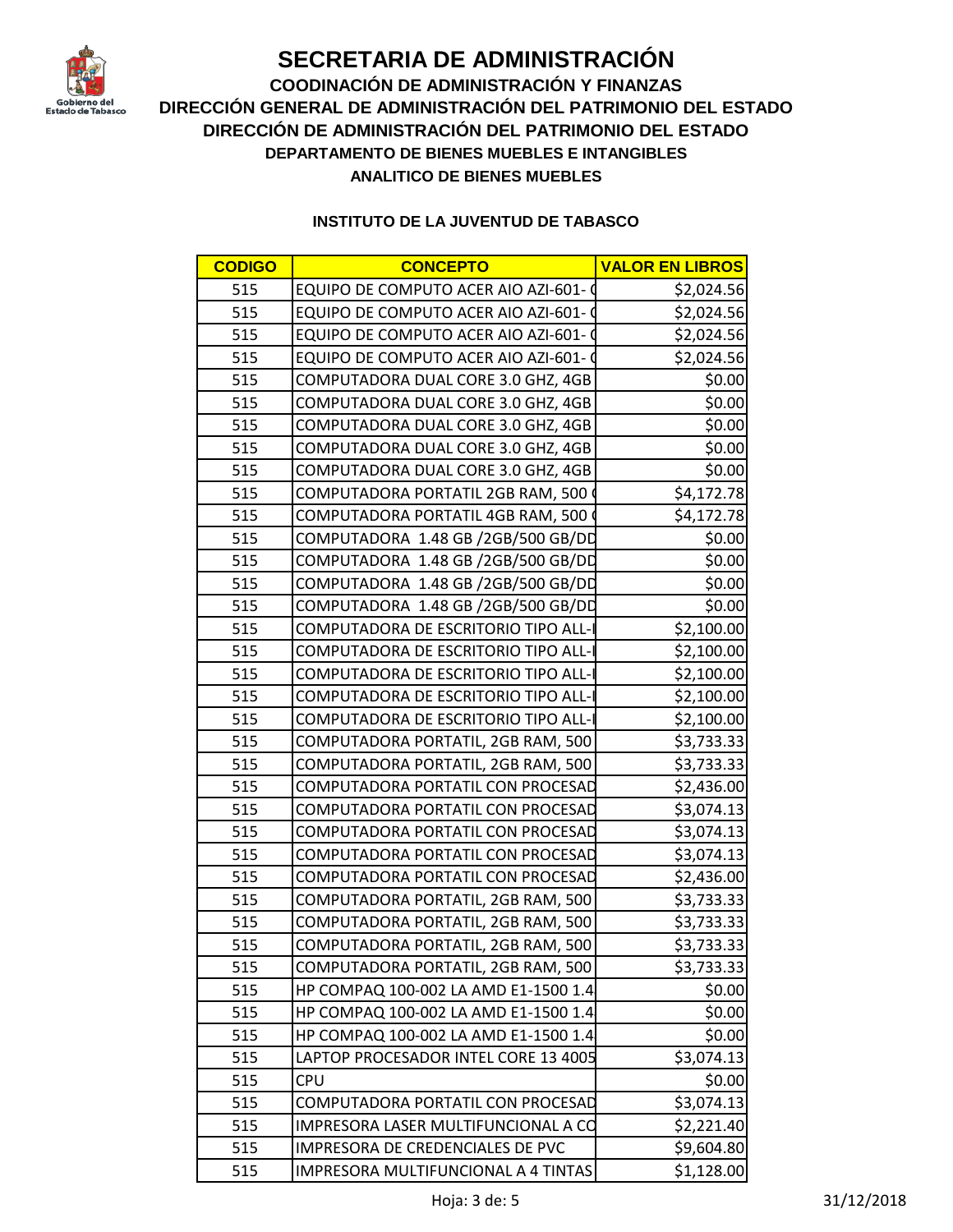

**COODINACIÓN DE ADMINISTRACIÓN Y FINANZAS DIRECCIÓN GENERAL DE ADMINISTRACIÓN DEL PATRIMONIO DEL ESTADO DIRECCIÓN DE ADMINISTRACIÓN DEL PATRIMONIO DEL ESTADO DEPARTAMENTO DE BIENES MUEBLES E INTANGIBLES ANALITICO DE BIENES MUEBLES**

| <b>CODIGO</b> | <b>CONCEPTO</b>                              | <b>VALOR EN LIBROS</b> |
|---------------|----------------------------------------------|------------------------|
| 515           | IMPRESORA MULTIFUNCIONAL A 4 TINTAS          | \$1,128.00             |
| 515           | <b>ESCANER DE CAMA PLANA, SERIE DEL CARC</b> | \$1,392.00             |
| 515           | SCANER 2400x4800 DPI 48 BITS USB             | \$0.00                 |
| 515           | CONSOLA PARA VIDEOJUEGOS CAPACIDAD           | \$4,266.66             |
| 515           | CONSOLA PARA VIDEOJUEGOS CAPACIDAD           | \$4,266.66             |
| 515           | CONSOLA PARA VIDEOJUEGOS CAPACIDAD           | \$4,266.66             |
| 515           | CONSOLA PARA VIDEOJUEGOS CAPACIDAD           | \$4,266.66             |
| 515           | <b>LAPTOP</b>                                | \$12,699.16            |
| 515           | <b>LAPTOP</b>                                | \$12,699.16            |
| 515           | <b>LAPTOP</b>                                | \$12,699.16            |
| 515           | <b>LAPTOP</b>                                | \$20,933.07            |
| 515           | <b>LAPTOP</b>                                | \$9,794.93             |
| 515           | <b>VIDEO PROYECTOR</b>                       | \$6,803.40             |
| 515           | <b>IMPRESORA</b>                             | \$2,300.00             |
| 519           | MINI SPLIT ESTÁNDAR DE 24 000 BTUS           | \$9,223.21             |
| 519           | MINI SPLIT STANDARD DE 24000 BTUS            | \$9,223.21             |
| 519           | MINI SPLIT ESTÁNDAR DE 12000 BTUS            | \$5,135.42             |
| 519           | MINI SPLIT ESTÁNDAR DE 12000 BTUS            | \$5,135.42             |
| 519           | MINI SPLIT STANDARD DE 24000 BTUS            | \$9,451.08             |
| 519           | MINI SPLIT 26000 BTU                         | \$7,882.18             |
| 519           | MINI SPLIT 26000 BTU                         | \$8,591.07             |
| 519           | MINI SPLIT 26000 BTU                         | \$9,299.96             |
| 519           | PANTALLA LG LED 42"                          | \$2,986.54             |
| 519           | PANTALLA LED DE 40", RESOLUCION 1920X        | \$3,733.33             |
| 519           | PANTALLA LED DE 40", RESOLUCION 1920X        | \$3,733.33             |
| 519           | PANTALLA LED DE 40", RESOLUCION 1920X        | \$3,733.33             |
| 519           | PANTALLA LED DE 40", RESOLUCION 1920X        | \$3,733.33             |
| 519           | AIRE ACONDICIONADO                           | \$6,090.57             |
| 519           | AIRE ACONDICIONADO                           | \$6,929.43             |
| 519           | AIRE ACONDICIONADO                           | \$8,137.50             |
| 519           | AIRE ACONDICIONADO                           | \$8,137.50             |
| 519           | AIRE ACONDICIONADO                           | \$8,137.51             |
| 519           | AIRE ACONDICIONADO                           | \$8,137.50             |
| 521           | BAFLE AUTO AMPLIFICADO DE 15 PULGAD          | \$5,196.80             |
| 521           | BAFLE AUTO AMPLIFICADO DE 15 PULGAD          | \$1,559.04             |
| 521           | VIDEO PROYECTOR DE DE 7000 LUMENES           | \$23,963.32            |
| 521           | MESCLADORA DE 10 CANALES CON MASTE           | \$1,315.44             |
| 521           | MICROFONO DE MANO INALAMBRICO CON            | \$876.96               |
| 521           | MICROFONO DE MANO INALAMBRICO CON            | \$876.96               |
| 521           | PANTALLA PARA PROYECTOR CON MARCO            | \$7,035.30             |